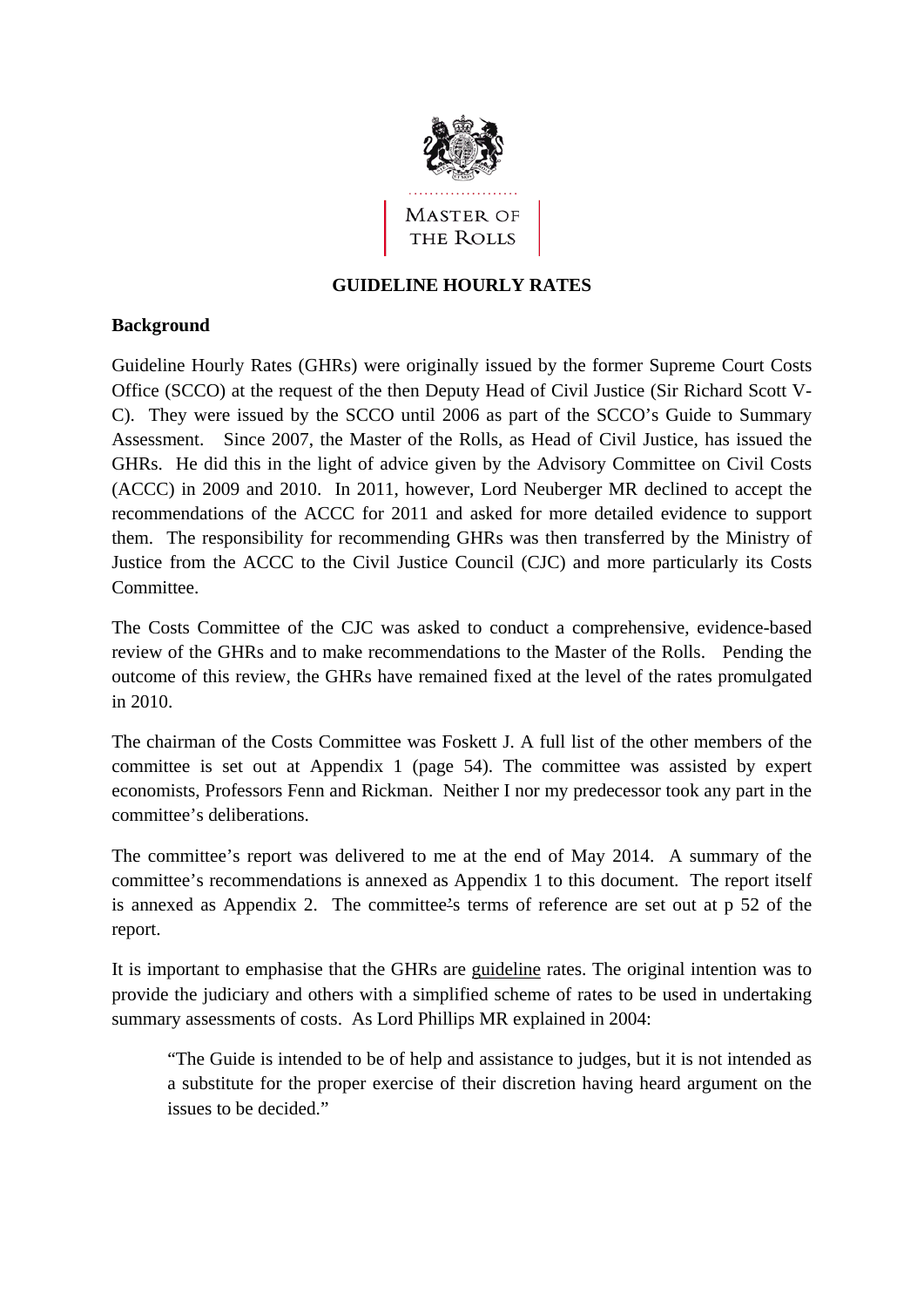It is also important to emphasise that the guidelines were originally intended to be broad approximations of actual rates in the market. As Sir Rupert Jackson noted in his Final Report on Review of Litigation Costs "the aim of the GHR should be to reflect market rates" (Chapter 44, paragraph 3.12).

#### **The Committee's recommendations on GHRs for 2014**

As I have indicated, the committee's task was to make evidence-based recommendations. The committee has made recommendations, but it is plain from its report that these are put forward with considerable reservations. I will refer to these reservations later. The proposed changes relating to the GHR are summarised in recommendations 2 to 9 of the report. The proposed new rates are set out in Tables 1 and 2 of the summary. I shall start with these.

#### **Summary of the Committee's methodology on rates**

The committee's approach was to focus on "what it costs lawyers to run their practices". It concentrated on solicitors and adopted the "expense of time" (EOT) approach. This requires estimating the cost to law firms of an hour of fee-earner time, taking into account the full salary cost paid to fee-earners for those hours and the expenses of the firm that need to be recovered from hours billed for the firm to break even (including a wide range of costs and overheads). Once this figure has been arrived at, a percentage mark-up is added to represent a reasonable profit element.

The data available to the committee are described in section 4 of the report. The principal data comprised (1) the Practising Certificate Holders' Survey (PCHS) and the Trainee Solicitors' Survey conducted annually by the Law Society's Research Unit which is based on 1500 randomly selected individuals from private practice; (2) the Firms' Finance Survey (FFS) which was undertaken in 2011 based on a national random sample of 300 firms from sole practitioners to 25 partner firms; (3) the Law Management Section Survey (LMS) which is conducted by the Law Society's Research Unit on the basis of a self-selecting voluntary exercise, with most participants having 5-25 partners; and (4) the committee's own survey which yielded 148 responses and which is summarised at paragraphs 4.12 to 4.18 of the report.

Important points to note about these data are that (i) the PCHS produced useful information from 1500 randomly selected individuals on billable hours and gross salaries, but none about costs or profitability; (ii) the FFS produced information from 300 randomly selected firms on turnover, costs (salaries and overheads) and chargeable hours, with some distinctions between different types of work, but not types of fee earner; (iii) the LMS covered fee income, income receivable, ratio of fee earners to equity partners and the costs of running a solicitors' practice over and above the payments (real and notional) made to fee-earners in small to medium size firms; and (iv) the committee's own survey was intended to provide a broad cross-check and fill in some of the gaps in the other data.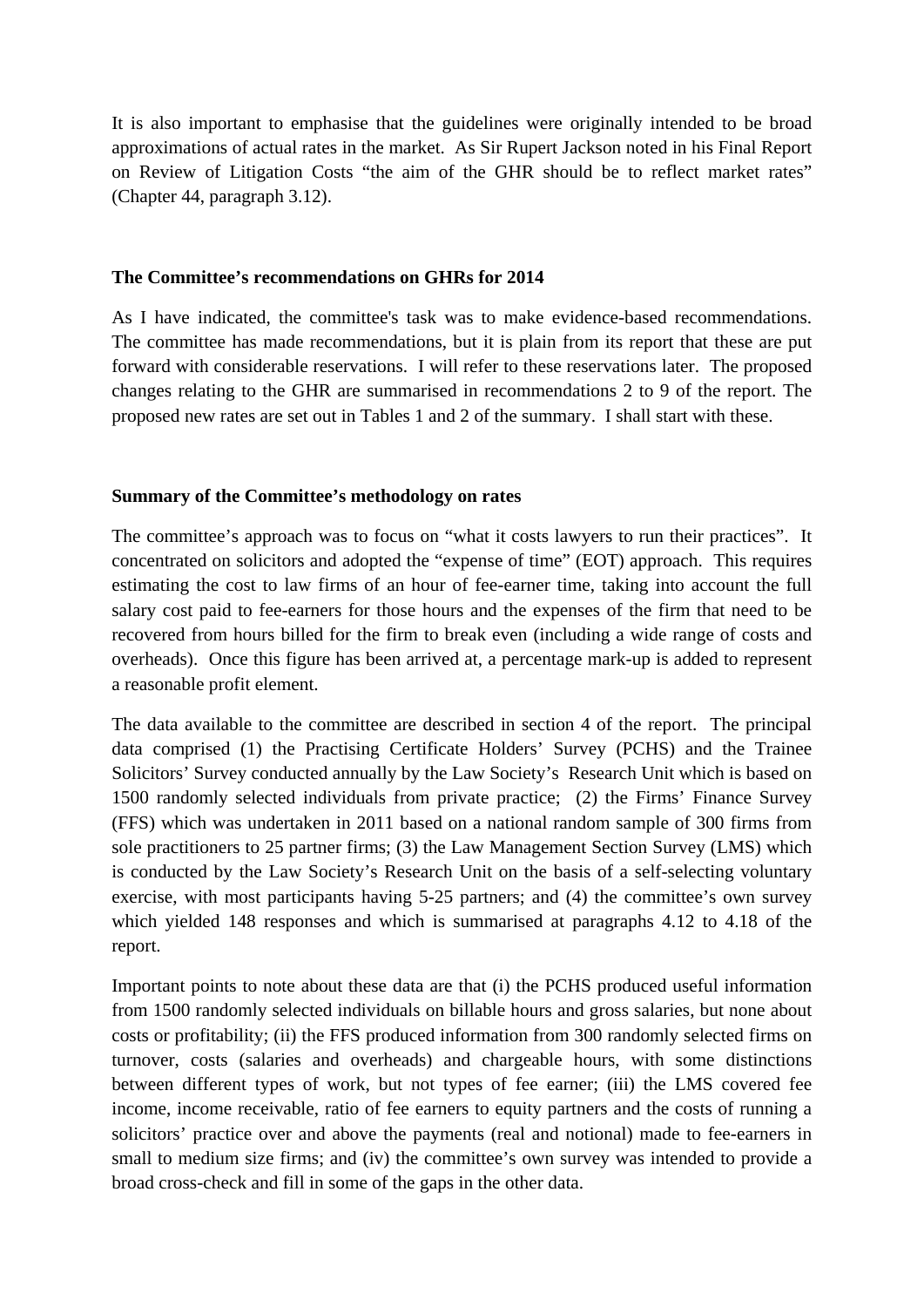Section 5 of the report contains a detailed analysis of the committee's methodology to which reference should be made.

#### **The Committee's proposed rates and the reservations expressed**

With the support of its expert advisers the committee expresses the unanimous view that the proposed new GHR rates are "consistent with the objective evidence-base (derived from all areas of practice) that it had at its disposal" (section 7.3). Table 1 (section 7.4) shows the current GHRs by band/grade and Table 2 shows the percentage changes. It will be seen that the percentage changes range from substantial reductions (ranging from 10% to 36%) to substantial increases (ranging from 5% to 18%). The majority of the changes (18) would involve reductions; only 7 would involve increases.

Before setting out its reservations, the committee refers to what can be described as an "impact assessment" of the likely effects of the proposed changes (sections 7.6 to 7.11). This seeks to demonstrate the net effect of the adoption of the new GHRs on fee income from litigation work assuming no changes in current staffing levels or levels of work. For all feeearners (including trainee solicitors, legal executives, paralegals and other non-qualified feeearners) the net reduction in fee income would be 5.14%; and for all qualified fee-earners, the net reduction would be 2.23%. The committee says that "thus presented and thus analysed, the overall net effect of the changes could be seen as relatively small" (section 7.12).

The concerns expressed by the committee relating to the proposed new rates are that (1) the LMS survey and its own survey suffer from the "self selection" nature of the respondents who replied: they were not randomised surveys; (2) all of the surveys relied on were based on the responses of a very small part of the large community of civil litigation solicitors throughout England and Wales; (3) the respondents to the LMS Survey will not have engaged in a significant amount of multi-track litigation; and (4) consideration ought to be given to measures to lessen the immediate impact of the proposed changes.

The fourth concern has led the committee to recommend that the new GHRs should be phased in over two years.

## **My conclusions on the proposed rates**

I have given very careful consideration to the recommendations for new rates, but regret that I cannot accept them. The concerns expressed by the committee lead me to conclude that the evidence on which its recommendations are based is not a sufficiently strong foundation on which to adopt the rates proposed. In my view, the first and second concerns, when taken together, are particularly compelling. A relatively small non-randomised survey cannot be a secure basis for determining what it costs solicitors to run their practices. This shortcoming in the evidence is fundamental.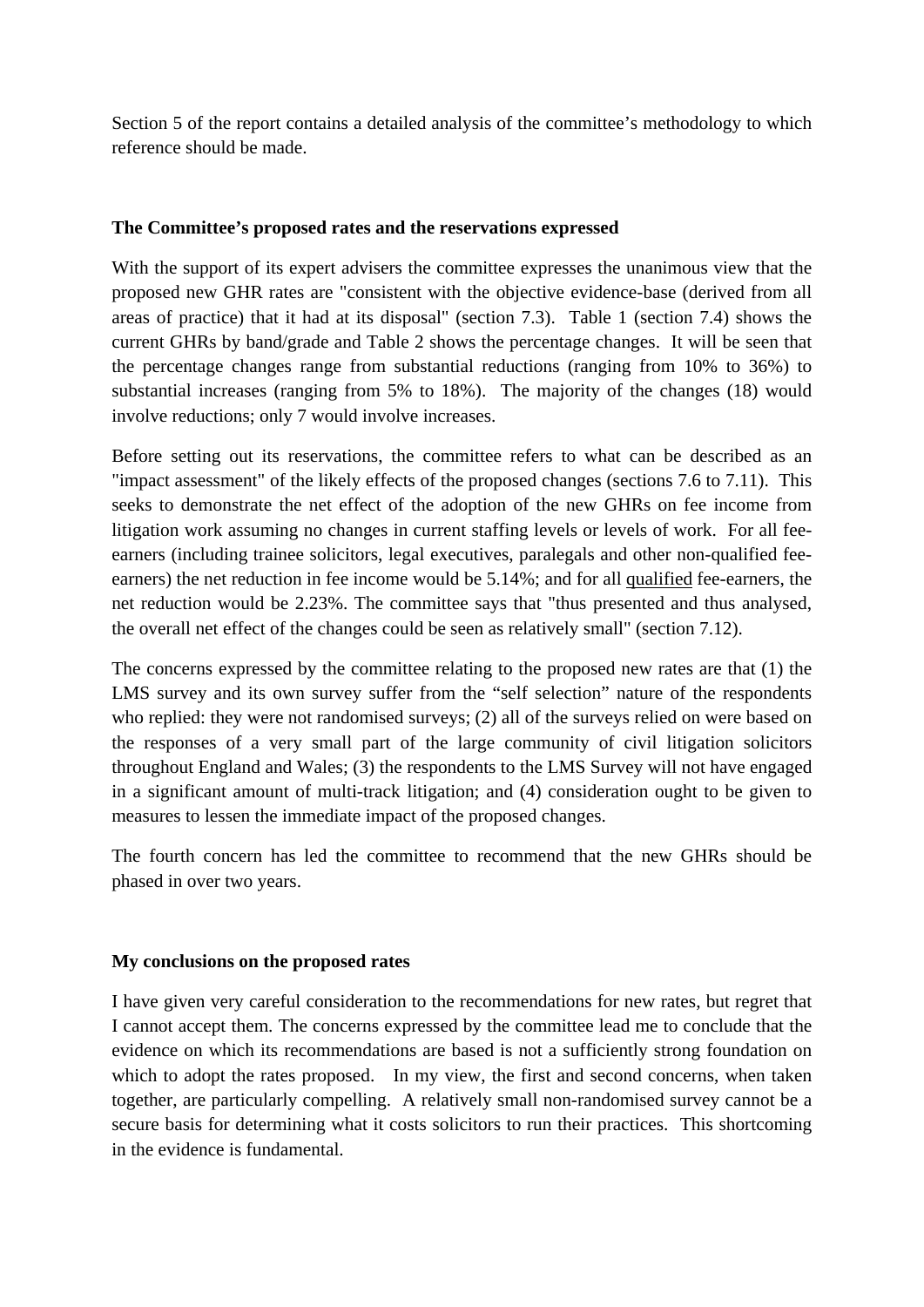As regards the "impact assessment" to which I have referred, the committee itself recognises that the effect of the changes on individual firms could vary: the overall impact assessment masks wider changes in different bands and for different grades as well as potentially differing regional impacts. I am also conscious of the fact that, although the committee (rightly in my view) has not taken into account the impact of the Jackson cost reforms, these reforms have contributed, in the short term at least, to considerable uncertainty. In these circumstances, it is all the more important that the evidence on which any changes are based is reliable.

I consider that it would be wrong in principle to accept the proposed new GHRs on the basis that their effect could be mitigated by phasing in the new rates over a two year (or indeed any other) period. Phasing in would be acceptable if the new rates were sufficiently evidencebased. But phasing in cannot overcome the shortcomings in the evidence.

#### **My conclusions on other recommendations**

There are, however, several recommendations that I can accept. These are that there should not be an additional Grade A star (section 6.3); that separate GHR bands specific to specialist fields of civil litigation should not be introduced (section 6.6); and that separate rates should not be introduced for detailed assessments of costs, but that there should be greater flexibility in detailed assessments than would ordinarily be shown in summary assessments (section 6.7). I am persuaded by the reasons given by the committee for these recommendations in the respective sections of its report.

I also accept the recommendations to amend the criterion for Grade A fee earners so that it includes Fellows of CILEX with 8 years' post-qualification experience (section 6.1); and that Costs Lawyers who are suitably qualified and subject to regulation be eligible for payment at GHR Grades C or B, depending on the complexity of the work (section 6.2). Both of these recommendations were supported by persuasive evidence and arguments. I propose to introduce these changes on 1 October 2014.

On the other hand, I cannot accept the recommendation to introduce a new Grade E (section 6.4) for paralegals. As the committee acknowledged, there are no comprehensive data in respect of the range of paralegal salaries or costs. In the absence of such data, there is no proper basis for concluding that the recommendation reflects the market. Until reliable evidence of the market is available, Grade D rates will continue to be the starting point for assessment.

## **The way forward**

For the reasons I have given, I have reached the conclusion that I cannot make any change to the rates at the present time.